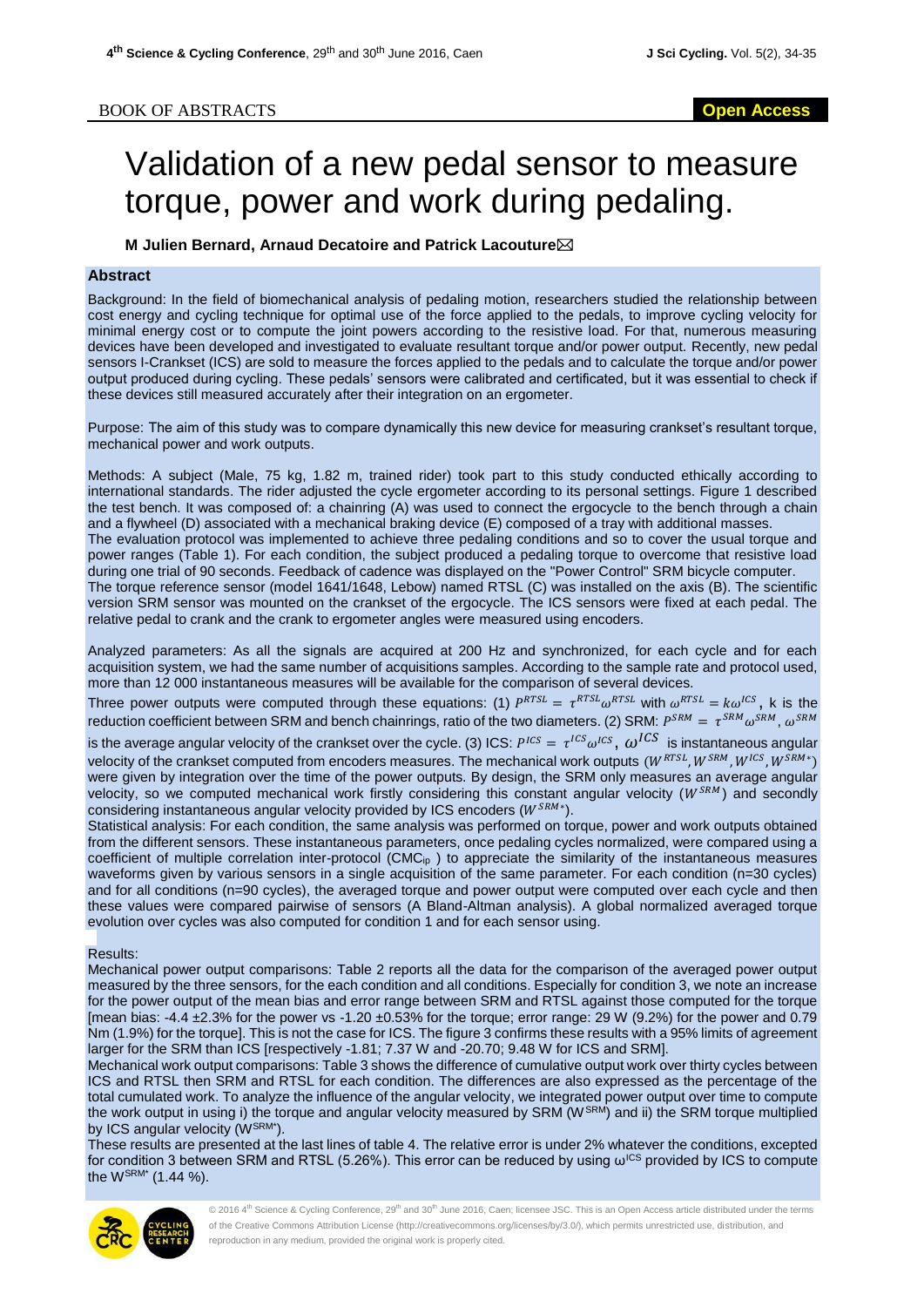Discussion: Power output discussion. For the power output, we note high values of  $CMC_{ip}^P$  between ICS and RTSL (Table 3). For the steady state condition (C1: 210 W), ICS power mean relative error (0.1  $\pm$ 0.5%) is better than [1] when comparing Velotron cycle ergometer (-0.8% for constant 250 W trial) with a test bench. For condition 2 (150 – 250 W, 80 rpm), ICS results (1.8 ±0.5%, Table 2) are closed to power mean relative error reported by [4] when comparing Powertap (-1.5 ±0.6% for 50-1000 W at 100 rpm trial) with a test bench. As SRM is considered as a gold standard [5], we will try to position ICS against SRM. Before that, we check that SRM results are consistent with literature. The mean relative errors reported by [1] (0.18%) and [4] (0.1  $\pm$ 1.1%) are lower than errors of the present study (respectively 0.8 ±1.2% for condition 1 and -0.8 ±2.1% for condition 2). These differences can be related to the possibility of the test bench used by [6] to maintain a constant pace along all the cycle unlike the protocol of this study (mean cadence: 8.3 ±0.2 rad/s for conditions 1 and 2). Indeed, it's difficult for a rider to produce a constant crankset angular velocity like the motorised test bench used by [1] and [3]. [1] shows that a rapidly increasing angular velocity results in a more inaccurate power measurement (mean relative error: -3.3 %; CI = -8.1 to 1.5 %). This is closer to the results for condition 3 (-4.4 %; CI = -9 to 0.2 %). This condition accentuates the inability of the SRM to record, by design, instantaneous crankset angular velocity. For a similar pedaling cadence and power output, the relative mean error (1.2 %) between Powertap ergometer and SRM reported by [2] is comparable with the relative error between ICS and SRM computed for condition 1 (0.9%, Table 3). However, ICS seems to be more accurate than SRM when looking at the individual results obtained for SRM (-2.4%) and ICS (1.2%) against RTSL for all conditions. Consequently, as for the torque, ICS can be considered sufficiently accurate.

Work output discussion: Table 3 show the requirement to precisely measure the instantaneous values of crankset angular velocity to calculate the work as part of an energy study of the pedaling motion. Thus, when pedaling with constant angular velocity, the power output computed by SRM  $(P^{SRM})$  is enough accurate to calculate the work output  $(W^{SRM})$ . For the conditions 1 and 2, the error respectively equal to 0.98% and 1.16% is acceptable. But when the angular velocity is variable, the error becomes equal to 5.26% for the SRM while it is still under 2% for ICS. This result confirms those obtained by [1] which indicates that a rapidly increasing angular velocity causes an inaccuracy in calculating the SRM power. This error is reduced to 1.44% when the torque measured by SRM (  $\tau^{SRM}$ ) is multiplied by the instantaneous angular velocity measured by ICS ( $\omega^{ICS}$ ). So, ICS should be preferred for power and work outputs investigations.

Conclusions: The study showed that ICS sensor was an accurate powermeter comparable to a standard reference sensor and to SRM regardless the pedaling cadence (56 to 90 rpm) and the resistive load (18 to 42 Nm). However, ICS was more efficient than SRM for evaluating the work particularly when the pedaling angular velocity various significantly. This study showed that it was therefore essential to measure both instantaneous torque and angular velocity in order to conduct an energy analysis of the pedaling motion.

| <b>Conditions (Powers)</b> | $C1$ ( $\approx$ 210W) | $C2$ ( $\approx$ 150 – 250 W) | $C3 \approx 250 - 400$ W) |
|----------------------------|------------------------|-------------------------------|---------------------------|
| <b>Resistive load</b>      | 26 Nm                  | 18 to 30 Nm                   | 42 Nm                     |
| <b>Pedaling cadence</b>    | 80 rpm                 | 80 rpm                        | 56 to 90 rpm              |
|                            |                        | .                             |                           |

**Table 1:** The pedaling conditions used in the present study.



Figure 1: Placement and description of the three devices used in the present study

|                   |                    |               |                | <b>Mean bias</b> | <b>Relative mean</b> | <b>Error</b> range | <b>Relative error</b> | $CMC_{IP}^P$ |
|-------------------|--------------------|---------------|----------------|------------------|----------------------|--------------------|-----------------------|--------------|
| <b>Conditions</b> | <b>Comparisons</b> | <b>Slopes</b> | $\mathbf{R}^2$ | $\pm 1SD$ (W)    | bias $\pm 1SD(%)$    | (W)                | range $(\% )$         |              |
| C1                | <b>SRM vs RTSL</b> | 1.070         | 0.976          | $-1.7 + (-2.6)$  | $-0.8 + (-1.2)$      | 12.0               | 5.5                   | 0.986        |
| C1                | <b>ICS vs RTSL</b> | 0.993         | 0.994          | $0.2 + (-1.1)$   | $0.1 + (-0.5)$       | 5.0                | 2.3                   | 0.997        |
| C1                | <b>ICS vs SRM</b>  | 0.911         | 0.978          | $1.8 + (-2.5)$   | $0.9 + (-1.2)$       | 12.0               | 5.6                   | 0.984        |
| C <sub>2</sub>    | <b>SRM vs RTSL</b> | 0.977         | 0.976          | $-1.5+/-3.7$     | $-0.8 + (-2.1)$      | 14.0               | 7.8                   | 0.981        |
| C <sub>2</sub>    | <b>ICS vs RTSL</b> | 1.010         | 0.999          | $3.3+/0.9$       | $1.8 + (-0.5)$       | 3.5                | 1.9                   | 0.995        |
| C <sub>2</sub>    | <b>ICS vs SRM</b>  | 1.020         | 0.981          | $4.8 + (-3.4)$   | $2.7 + (-1.9)$       | 14.0               | 8.0                   | 0.977        |
| C <sub>3</sub>    | <b>SRM vs RTSL</b> | 1.080         | 0.980          | $-14.0 + (-7.3)$ | $-4.4+/-2.3$         | 29.0               | 9.2                   | 0.981        |
| C <sub>3</sub>    | <b>ICS vs RTSL</b> | 1.020         | 0.999          | $4.9 + (-1.5)$   | $1.5 + (-0.5)$       | 5.5                | 1.7                   | 0.996        |
| C <sub>3</sub>    | <b>ICS vs SRM</b>  | 0.928         | 0.982          | $18.0 + (-6.6)$  | $5.9 + (-2.1)$       | 27.0               | 8.6                   | 0.973        |
| All               | SRM vs RTSL        | 0.935         | 0.990          | $-5.6 + (-7.5)$  | $-2.4+/-3.2$         | 39.0               | 17.0                  | 0.983        |
| All               | <b>ICS vs RTSL</b> | 1.020         | 0.999          | $2.8 + (-2.3)$   | $1.2 + (-1.0)$       | 10.0               | 4.3                   | 0.996        |
| All               | <b>ICS vs SRM</b>  | 1.080         | 0.989          | $8.4 + (-8.6)$   | $3.6 + (-3.6)$       | 42.0               | 18.0                  | 0.978        |

**Table 2**Statistical results (regression slope, correlation coefficient, mean bias, error range, coefficient of multiple correlation inter-protocol) for the comparison of averaged power outputs between each sensor (I-Crankset, SRM and Reference torque sensor), for each condition (n=30 cycles) and all conditions (n=90 cycles).